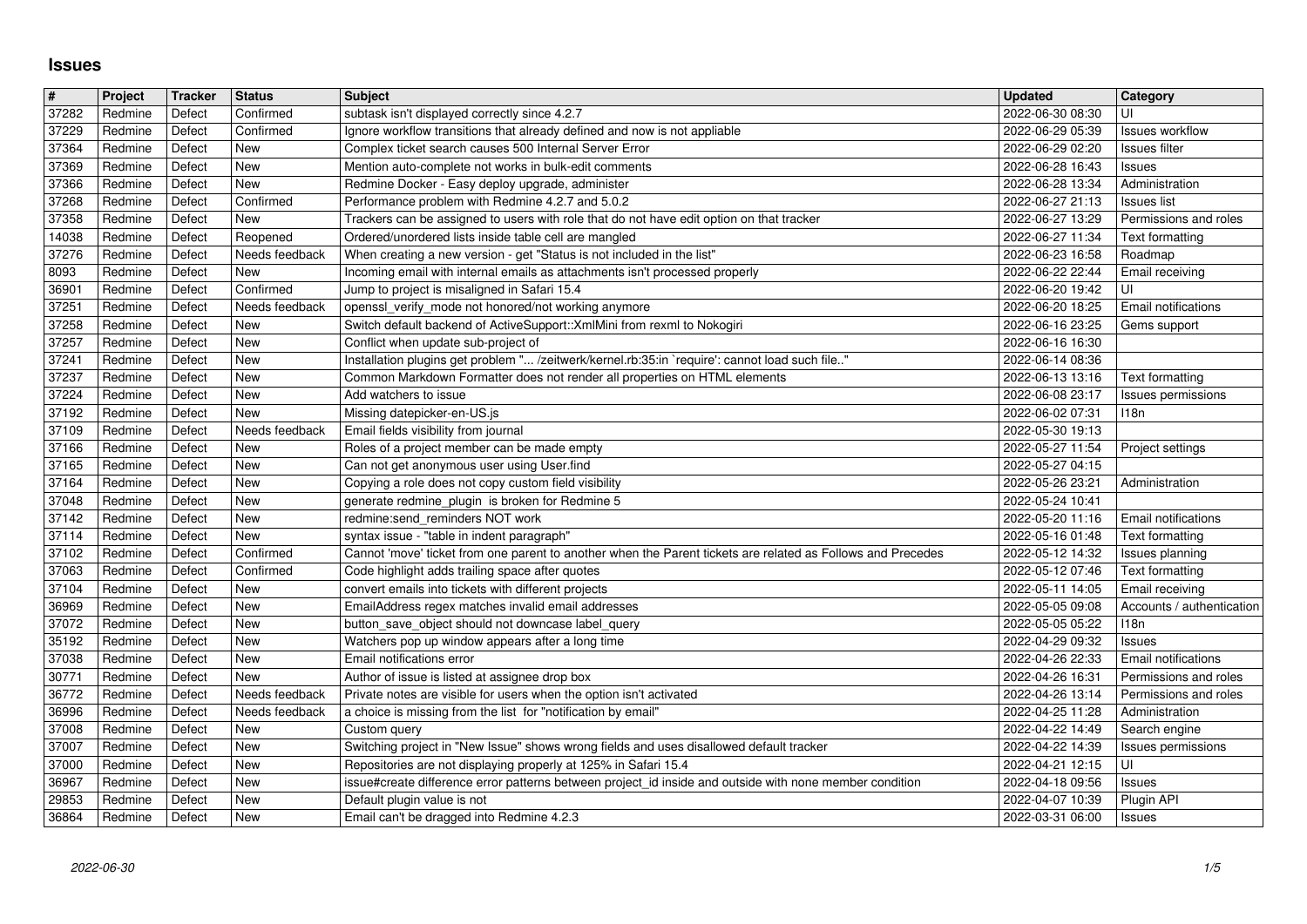| $\overline{\mathbf{t}}$ | Project            | Tracker          | <b>Status</b>            | <b>Subject</b>                                                                                                                                                             | <b>Updated</b>                       | Category                               |
|-------------------------|--------------------|------------------|--------------------------|----------------------------------------------------------------------------------------------------------------------------------------------------------------------------|--------------------------------------|----------------------------------------|
| 23576<br>34025          | Redmine<br>Redmine | Defect<br>Defect | New<br>Confirmed         | Issue export to PDF causes overlapping text for related issues in German locale<br>Issue subject truncated to 100 chars in the list from Projects > View all issues > Atom | 2022-03-29 08:36<br>2022-03-28 23:07 | PDF export<br>Feeds                    |
| 24457                   | Redmine            | Defect           | New                      | Progress of version should be calculated the same way as parent tasks                                                                                                      | 2022-03-27 23:17                     | Roadmap                                |
| 4682<br>34634           | Redmine<br>Redmine | Defect<br>Defect | Confirmed<br>Confirmed   | Completed version with wrong progress bar status<br>Can't add deleted wiki Tab (404)                                                                                       | 2022-03-27 23:17<br>2022-03-27 23:17 | Roadmap<br>Wiki                        |
| 16482                   | Redmine            | Defect           | <b>New</b>               | Wrong search query for timelog, when timezone not UTC                                                                                                                      | 2022-03-25 21:23                     | Time tracking                          |
| 36814<br>28033          | Redmine<br>Redmine | Defect<br>Defect | New<br><b>New</b>        | Can't login in after upgrading to rev. 21486<br>Unable to turn off "For all projects" flag of custom queries                                                               | 2022-03-24 04:32<br>2022-03-22 07:22 | <b>Issues</b>                          |
| 30099                   | Redmine            | Defect           | <b>New</b>               | Multiple blank lines in pre tags are not preserved in Textile                                                                                                              | 2022-03-21 21:08                     | Text formatting                        |
| 33415                   | Redmine            | Defect           | New                      | Issue#closable? doesn't handle the case of issues with open subtask(s) ánd being blocked by other open issue(s)                                                            | 2022-03-19 11:26                     | UI                                     |
| 36801<br>36794          | Redmine<br>Redmine | Defect<br>Defect | <b>New</b><br><b>New</b> | Rails Autoload Paths contain plugin libs twice<br>Issue copying ignores workflow rules                                                                                     | 2022-03-18 22:25<br>2022-03-17 16:46 | Plugin API                             |
| 36581                   | Redmine            | Defect           | <b>New</b>               | Clicking the "New repository" button causes a 404 error                                                                                                                    | 2022-03-13 08:54                     | <b>SCM</b>                             |
| 36059<br>36735          | Redmine<br>Redmine | Defect<br>Defect | <b>New</b><br><b>New</b> | Fulltext search in timelog comments<br>Realitons error                                                                                                                     | 2022-03-13 06:44<br>2022-03-07 12:00 | Search engine<br><b>Issues</b>         |
| 36515                   | Redmine            | Defect           | New                      | Images with absolute Path / URL not exported to PDF                                                                                                                        | 2022-03-02 23:53                     | PDF export                             |
| 36719                   | Redmine            | Defect           | New                      | Projects page doesn't show project summary correctly if it contains a table                                                                                                | 2022-02-28 17:55                     | Projects                               |
| 10048<br>36700          | Redmine<br>Redmine | Defect<br>Defect | <b>New</b><br><b>New</b> | Secondary sorting after sorting by parent task<br>redmine:email:receive_imap truncate body email                                                                           | 2022-02-24 16:47<br>2022-02-24 15:59 | <b>Issues</b><br>Email receiving       |
| 36574                   | Redmine            | Defect           | <b>New</b>               | context-menu on task                                                                                                                                                       | 2022-02-24 13:53                     | UI                                     |
| 35424<br>32762          | Redmine<br>Redmine | Defect<br>Defect | Reopened<br><b>New</b>   | https://www.redmine.org/boards/2/topics/65661<br>Unicode character fails edit Issue                                                                                        | 2022-02-21 12:04<br>2022-02-14 20:51 | Gantt                                  |
| 36634                   | Redmine            | Defect           | <b>New</b>               | Usability: change "are you sure" texts.                                                                                                                                    | 2022-02-14 12:36                     | UI                                     |
| 35608                   | Redmine            | Defect           | Needs feedback           | ActionView::Template::Error<br>Error: Template::Error (Tried to load unspecified class: ActiveSupport::HashWithIndifferentAccess)                                          | 2022-02-13 10:05                     |                                        |
| 35582<br>36542          | Redmine<br>Redmine | Defect<br>Defect | New<br>New               | projects.xml API doens't include closed projects since redmine v4.1                                                                                                        | 2022-02-13 10:04<br>2022-02-10 10:14 | Administration<br><b>REST API</b>      |
| 36583                   | Redmine            | Defect           | <b>New</b>               | Navigate directly to My Page from SSO authentication avoiding redmine login                                                                                                | 2022-02-07 12:19                     | OpenID                                 |
| 34922<br>32972          | Redmine<br>Redmine | Defect<br>Defect | Confirmed<br><b>New</b>  | Reload whole time entries form on project change<br>UTF8 Symbols as Usernames get Truncated                                                                                | 2022-02-03 08:14<br>2022-02-02 21:16 | UI<br>Accounts / authentication        |
| 25116                   | Redmine            | Defect           | Needs feedback           | redmine:email:receive_imap "attachments is invalid" At outlook file attach                                                                                                 | 2022-02-02 21:16                     | Email receiving                        |
| 35382                   | Redmine            | Defect           | <b>New</b>               | Copy Project Tracker and Tasks and relations                                                                                                                               | 2022-01-27 21:08                     |                                        |
| 36349<br>29512          | Redmine<br>Redmine | Defect<br>Defect | <b>New</b><br>Confirmed  | Problem with adding peopel to existing tasks<br>Test failures with redmine-3.4.6.zip in development mode                                                                   | 2022-01-25 11:52<br>2022-01-20 02:16 | Issues permissions                     |
| 36452                   | Redmine            | Defect           | Confirmed                | Infinite loop on PDF export if image included with attributes                                                                                                              | 2022-01-20 01:26                     | PDF export                             |
| 35726                   | Redmine            | Defect           | Confirmed                | Time Formatting does not apply to CSV exports                                                                                                                              | 2022-01-19 22:45                     | Time tracking                          |
| 35062<br>36444          | Redmine<br>Redmine | Defect<br>Defect | Confirmed<br>New         | Back URLs with <t+ break<br="" operator="">Validation error message when no trackers are assigned to a project is confusing</t+>                                           | 2022-01-18 20:10<br>2022-01-18 08:11 | Email receiving                        |
| 35141                   | Redmine            | Defect           | Confirmed                | Irrelevant groups in "Add watchers" list                                                                                                                                   | 2022-01-18 03:00                     | Issues permissions                     |
| 34570                   | Redmine            | Defect           | New                      | Misleading workflow/permission issue                                                                                                                                       |                                      | 2022-01-13 14:08 Permissions and roles |
| 6320<br>9222            | Redmine<br>Redmine | Defect<br>Defect | <b>New</b><br>New        | Subtasks do not appear under parent task in Issues view<br>non-breaking space prevents wiki parsing                                                                        | 2022-01-12 08:50<br>2022-01-06 21:54 | <b>Issues</b><br>Text formatting       |
| 36395                   | Redmine            | Defect           | New                      | Mailer.with_synched_deliveries is not thread-safe                                                                                                                          | 2022-01-06 17:12                     | Email notifications                    |
| 36245                   | Redmine            | Defect           | Resolved                 | ActiveSupport::Reloader.to_prepare not working in trunk 21287                                                                                                              | 2022-01-06 16:54                     | Plugin API                             |
|                         |                    |                  |                          |                                                                                                                                                                            |                                      |                                        |
|                         |                    |                  |                          |                                                                                                                                                                            |                                      |                                        |
|                         |                    |                  |                          |                                                                                                                                                                            |                                      |                                        |
|                         |                    |                  |                          |                                                                                                                                                                            |                                      |                                        |
|                         |                    |                  |                          |                                                                                                                                                                            |                                      |                                        |
|                         |                    |                  |                          |                                                                                                                                                                            |                                      |                                        |
|                         |                    |                  |                          |                                                                                                                                                                            |                                      |                                        |
|                         |                    |                  |                          |                                                                                                                                                                            |                                      |                                        |
|                         |                    |                  |                          |                                                                                                                                                                            |                                      |                                        |
|                         |                    |                  |                          |                                                                                                                                                                            |                                      |                                        |
|                         |                    |                  |                          |                                                                                                                                                                            |                                      |                                        |
|                         |                    |                  |                          |                                                                                                                                                                            |                                      |                                        |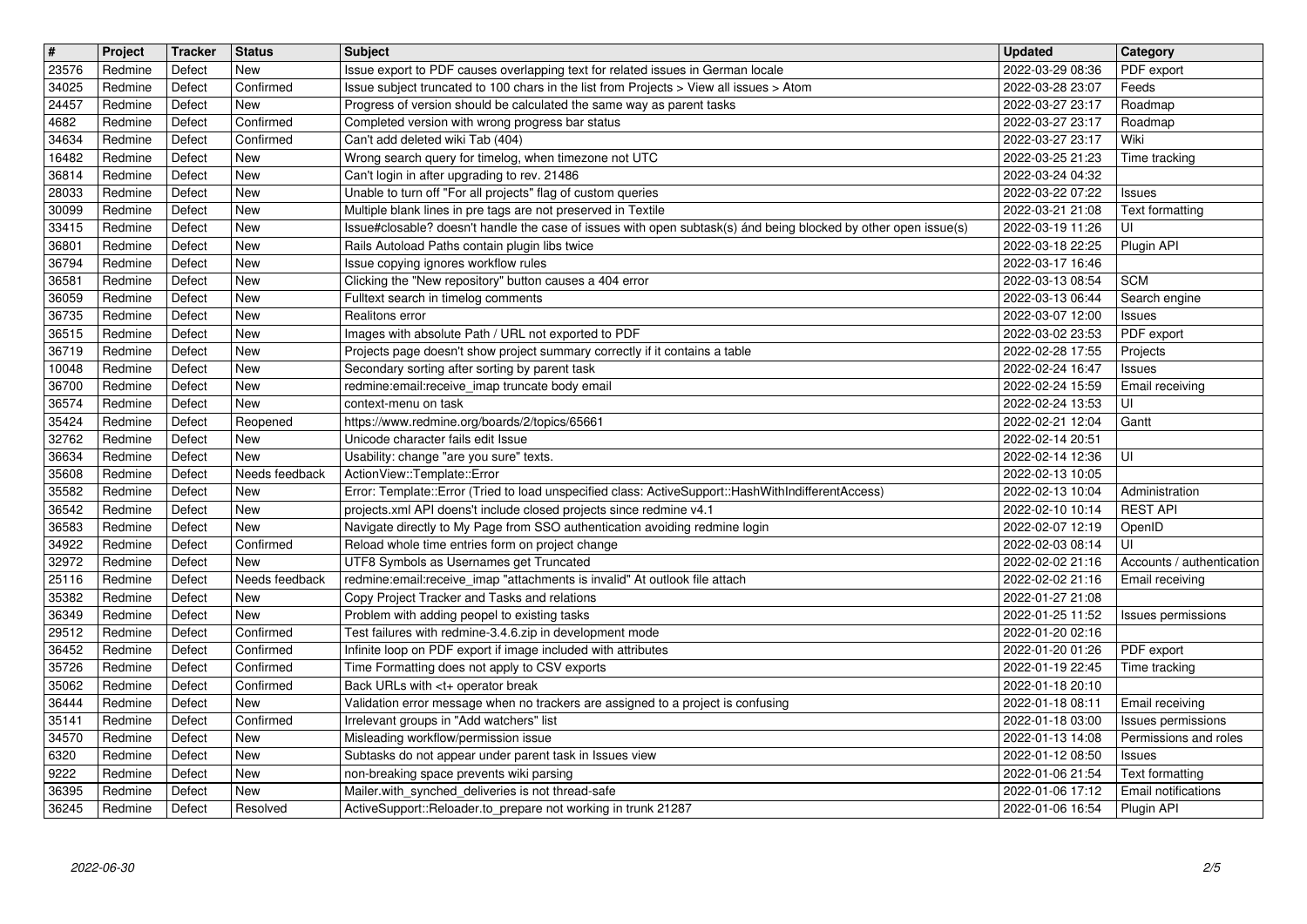| $\overline{\boldsymbol{H}}$ | Project            | Tracker          | <b>Status</b>         | <b>Subject</b>                                                                                                                                                                                | <b>Updated</b>                       | Category                                |
|-----------------------------|--------------------|------------------|-----------------------|-----------------------------------------------------------------------------------------------------------------------------------------------------------------------------------------------|--------------------------------------|-----------------------------------------|
| 34476<br>27319              | Redmine<br>Redmine | Defect<br>Defect | New<br>Needs feedback | Link_to_Timelog_query<br>Impossible to create a new version                                                                                                                                   | 2022-01-05 03:52<br>2022-01-04 23:47 | Time tracking<br>Projects               |
| 34778                       | Redmine            | Defect           | Confirmed             | Inconsistencies working with workflow permissions                                                                                                                                             | 2022-01-03 01:45                     | Issues workflow                         |
| 36368<br>36365              | Redmine<br>Redmine | Defect<br>Defect | New<br>New            | show in assignable user when he/she is not member of that project<br>centos8 00 redmine0000000000 webhook,000000000000000                                                                     | 2021-12-30 13:11<br>2021-12-29 10:00 | <b>Issues</b><br>Hook requests          |
| 34484                       | Redmine            | Defect           | Needs feedback        | Error on issue validation                                                                                                                                                                     | 2021-12-26 13:26                     | <b>Issues</b>                           |
| 34278<br>36291              | Redmine<br>Redmine | Defect<br>Defect | New<br>New            | Atom feed for user does not work<br>Issue done ratio is not updated after closing duplicate issue                                                                                             | 2021-12-24 08:01<br>2021-12-22 13:35 | Feeds<br><b>Issues</b>                  |
| 36335                       | Redmine            | Defect           | New                   | Error when editing workflow with large number of statuses                                                                                                                                     | 2021-12-19 15:50                     | <b>Issues workflow</b>                  |
| 35732                       | Redmine            | Defect<br>Defect | New<br>New            | Clean up and reorder Redmine Wiki                                                                                                                                                             | 2021-12-16 09:47                     |                                         |
| 36278<br>29622              | Redmine<br>Redmine | Defect           | <b>New</b>            | Required field does not marked as required when user has multiple roles with different rules<br>Adding a 'Custom Field' to 'Activities (time tracking)' prevents time entry on project change | 2021-12-13 10:46<br>2021-12-07 09:16 | <b>Issues workflow</b><br>Time tracking |
| 36273                       | Redmine            | Defect           | New                   | Modifying the source code of the plugin does not reload it in trunk 21295                                                                                                                     | 2021-12-02 15:21                     |                                         |
| 34831<br>36260              | Redmine<br>Redmine | Defect<br>Defect | Resolved<br>New       | Unnecessary encoded CR characters in mails<br>Gantt error                                                                                                                                     | 2021-12-01 14:44<br>2021-11-30 11:55 | Email notifications                     |
| 33647                       | Redmine            | Defect           | New                   | Paste images from the clipboard does not work when editing existing issue notes                                                                                                               | 2021-11-29 12:31                     | UI                                      |
| 36229<br>8977               | Redmine<br>Redmine | Defect<br>Defect | New<br>New            | API - Question/Problem<br>user doesn't show up in the author filter dropdown when querying for issues                                                                                         | 2021-11-23 23:44<br>2021-11-22 20:32 | Documentation                           |
| 36223                       | Redmine            | Defect           | New                   | Import from csv problems                                                                                                                                                                      | 2021-11-22 16:55                     | Importers                               |
| 6609                        | Redmine            | Defect           | Reopened              | % Done for Parent Tasks [2]                                                                                                                                                                   | 2021-11-18 00:49                     | <b>Issues</b>                           |
| 11077<br>34824              | Redmine<br>Redmine | Defect<br>Defect | New<br>New            | After migrating from Mantis to RedMine 2.0 and changing tracker labels, almost all issues deleted<br>Outdated description of notification settings in user settings                           | 2021-11-16 13:27<br>2021-11-11 15:10 | Importers<br>Documentation              |
| 36181                       | Redmine            | Defect           | New                   | Time tracking enumeration Activities are duplicated and counted separately in reports                                                                                                         | 2021-11-10 22:24                     | Time tracking                           |
| 36126<br>36177              | Redmine<br>Redmine | Defect<br>Defect | Needs feedback<br>New | Attachments REST API includes internal port<br>Remove spaces at the end of custom-fields names                                                                                                | 2021-11-09 16:09<br>2021-11-09 14:11 | <b>REST API</b><br>Custom fields        |
| 36150                       | Redmine            | Defect           | <b>New</b>            | imap mail fetch validation failed: due date is blank                                                                                                                                          | 2021-11-06 19:36                     | Email receiving                         |
| 29625<br>16329              | Redmine<br>Redmine | Defect<br>Defect | New<br>Confirmed      | application.css imported by themes not covered by cache control versioning<br>right click on an issue ignore fields permissions                                                               | 2021-11-05 21:48<br>2021-10-26 07:36 | Themes<br>Issues                        |
| 36042                       | Redmine            | Defect           | New                   | Filtering issues by multiple projects in REST API returns a 404                                                                                                                               | 2021-10-25 22:48                     | <b>REST API</b>                         |
| 31957                       | Redmine            | Defect           | New                   | ActionMailer need to limit how many maximum connections it opens                                                                                                                              | 2021-10-25 17:32                     | Email notifications                     |
| 1013<br>36031               | Redmine<br>Redmine | Defect<br>Defect | Confirmed<br>New      | Custom queries can be saved under same name<br>REST API show wiki page in html format contains wrong links to another wiki project                                                            | 2021-10-25 11:43<br>2021-10-22 11:08 | Issues<br><b>REST API</b>               |
| 36023                       | Redmine            | Defect           | New                   | Export project news to pdf (images in description are not showing in exported pdf file)                                                                                                       | 2021-10-21 07:49                     | News                                    |
| 36004<br>36016              | Redmine<br>Redmine | Defect<br>Defect | New<br>Needs feedback | file sestem reposatory dont list the arabic files<br>Internal error An error occurred on the page you were trying to access                                                                   | 2021-10-20 12:46<br>2021-10-20 07:04 | <b>SCM</b><br>Projects                  |
| 35916                       | Redmine            | Defect           | New                   | Time-Entries CSV export is broken                                                                                                                                                             | 2021-10-18 09:40                     | Time tracking                           |
| 35965                       | Redmine            | Defect           | New                   | REST group api does not work when user is already member of group                                                                                                                             | 2021-10-08 11:33                     | <b>REST API</b>                         |
| 35963<br>19344              | Redmine<br>Redmine | Defect<br>Defect | New<br>New            | Redmine: Associated revisions not updating automatically<br>MySQL 5.6: IssueNestedSetConcurrencyTest#test_concurrency : always fails                                                          | 2021-10-07 17:12<br>2021-10-04 15:51 | <b>Issues</b><br>Database               |
| 35927                       | Redmine            | Defect           | Confirmed             | Slow loading of /time_entries/new                                                                                                                                                             | 2021-10-03 07:41                     | Time tracking                           |
| 35885<br>35917              | Redmine<br>Redmine | Defect<br>Defect | New<br>New            | the change of routing raw files from repositories not included in the upgrade proces/manual<br>Bringing redmine projects back from a restored hard drive                                      | 2021-09-24 17:32<br>2021-09-24 14:31 | Files                                   |
| 35168                       | Redmine            | Defect           | New                   | Activity tab not showing recent data                                                                                                                                                          | 2021-09-17 14:48                     | Activity view                           |
|                             |                    |                  |                       |                                                                                                                                                                                               |                                      |                                         |
|                             |                    |                  |                       |                                                                                                                                                                                               |                                      |                                         |
|                             |                    |                  |                       |                                                                                                                                                                                               |                                      |                                         |
|                             |                    |                  |                       |                                                                                                                                                                                               |                                      |                                         |
|                             |                    |                  |                       |                                                                                                                                                                                               |                                      |                                         |
|                             |                    |                  |                       |                                                                                                                                                                                               |                                      |                                         |
|                             |                    |                  |                       |                                                                                                                                                                                               |                                      |                                         |
|                             |                    |                  |                       |                                                                                                                                                                                               |                                      |                                         |
|                             |                    |                  |                       |                                                                                                                                                                                               |                                      |                                         |
|                             |                    |                  |                       |                                                                                                                                                                                               |                                      |                                         |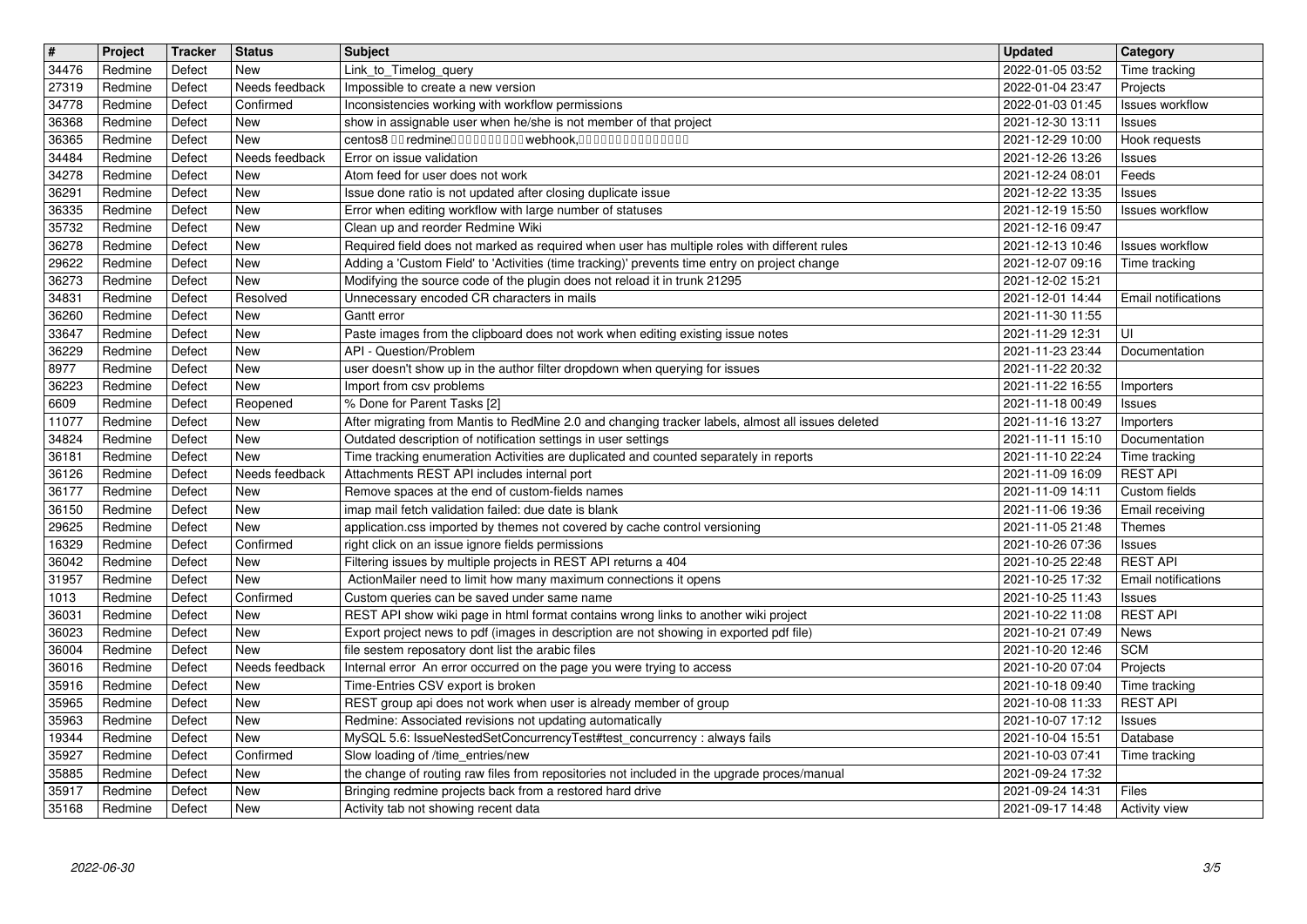| $\overline{\mathbf{H}}$ | Project            | Tracker          | <b>Status</b>         | <b>Subject</b>                                                                                                                                                                                       | <b>Updated</b>                       | Category                                          |
|-------------------------|--------------------|------------------|-----------------------|------------------------------------------------------------------------------------------------------------------------------------------------------------------------------------------------------|--------------------------------------|---------------------------------------------------|
| 32915<br>35860          | Redmine<br>Redmine | Defect<br>Defect | New<br>New            | Internal Server Error occurted when exporting gantt chart to png on Windows<br>Unable to see Custom Fields after migration                                                                           | 2021-09-17 05:30<br>2021-09-15 15:51 | Gantt<br>Custom fields                            |
| 35872<br>35531          | Redmine<br>Redmine | Defect<br>Defect | New<br>New            | Attendee listbox ordering problem solution<br>redmine unexpected undefined local variable or method `project" for mail handler, did you mean project_url                                             | 2021-09-14 22:29<br>2021-09-10 10:04 | Issues<br>Email receiving                         |
| 35431                   | Redmine            | Defect           | Resolved              | send notifications to user selected from costum field (user type)                                                                                                                                    | 2021-09-10 08:39                     | <b>Email notifications</b>                        |
| 35826<br>10673          | Redmine<br>Redmine | Defect<br>Defect | New<br>New            | a long time subversion diff blocked all other requests<br>Dot and comma in wiki pagename                                                                                                             | 2021-08-30 09:11<br>2021-08-28 11:57 | <b>SCM</b><br>Wiki                                |
| 31010                   | Redmine            | Defect           | Confirmed             | The query visibility option "To me only" actually behaves as "To the owner only"                                                                                                                     | 2021-08-28 08:37                     | <b>Issues</b>                                     |
| 35802<br>6023           | Redmine<br>Redmine | Defect<br>Defect | Needs feedback<br>New | Redmine profile language form lists non-localized languages as English<br>All members are displayed in issue summaries, even if they cannot be assigned                                              | 2021-08-24 23:17<br>2021-08-22 11:27 | <b>Issues</b>                                     |
| 35794                   | Redmine            | Defect           | New                   | ProjectQuery doesn't obey multiple sort orders                                                                                                                                                       | 2021-08-22 04:06                     | Projects                                          |
| 35430<br>35734          | Redmine<br>Redmine | Defect<br>Defect | Needs feedback<br>New | Internal error when viewing revisions diff<br>Comments are not shown correctly in Outlookmails when using nummeration where PRE-Blocks are included                                                  | 2021-08-15 16:17<br>2021-08-11 13:25 | <b>SCM</b><br><b>Issues</b>                       |
| 17769                   | Redmine            | Defect           | Needs feedback        | Export CSV export not activated custom fields                                                                                                                                                        | 2021-08-08 04:54                     | Custom fields                                     |
| 33881<br>13777          | Redmine<br>Redmine | Defect<br>Defect | <b>New</b><br>New     | No email notifications for status changes triggered by fixing keywords in repository commits.<br>REST API for issues with included changesets does not include which repository the revision is from | 2021-08-06 23:54<br>2021-08-04 17:05 | Email notifications<br><b>REST API</b>            |
| 35680                   | Redmine            | Defect           | New                   | Error while using local hashes gitlab-repository                                                                                                                                                     | 2021-08-04 09:40                     | <b>SCM</b>                                        |
| 35670<br>35666          | Redmine<br>Redmine | Defect<br>Defect | New<br>New            | Graphs in the Issues Report details are too large.<br>Review incorrect usage of Setting.display_subprojects_issues                                                                                   | 2021-08-03 01:04<br>2021-08-02 15:42 | Issues planning<br><b>Issues</b>                  |
| 35664                   | Redmine            | Defect           | New                   | Inconsistencies in rendering of subproject data on Issues Reports                                                                                                                                    | 2021-08-02 15:26                     | Issues planning                                   |
| 35545<br>35557          | Redmine<br>Redmine | Defect<br>Defect | New<br>Confirmed      | Fix css class assignment in issue custom field rendering in show view<br>Fix position when rendering custom field enumerations                                                                       | 2021-07-14 10:31<br>2021-07-13 10:09 | <b>Issues</b><br>Custom fields                    |
| 18875                   | Redmine            | Defect           | New                   | [Rest API][custom field]Why "GET /custom_fields.xml" required the System manager's privilege?                                                                                                        | 2021-07-13 08:13                     | <b>REST API</b>                                   |
| 33936<br>13773          | Redmine<br>Redmine | Defect<br>Defect | New<br>New            | BCC and email subaddress not working anymore<br>remove "main-menu" div when the project menu is empty                                                                                                | 2021-07-06 03:24<br>2021-07-02 03:56 | Email receiving<br>UI                             |
| 13554                   | Redmine            | Defect           | New                   | url for thubms attachments ignores :only_path                                                                                                                                                        | 2021-06-29 11:24                     | Attachments                                       |
| 13480<br>13430          | Redmine<br>Redmine | Defect<br>Defect | Needs feedback<br>New | Can't move issue to a new project via the api<br>:export does not force export on .xml file                                                                                                          | 2021-06-29 07:30<br>2021-06-29 07:14 | <b>REST API</b><br>Wiki                           |
| 12489                   | Redmine            | Defect           | New                   | Elapsed time when updating issues fail                                                                                                                                                               | 2021-06-10 15:00                     | <b>Issues</b>                                     |
| 26023<br>35355          | Redmine<br>Redmine | Defect<br>Defect | New<br>Resolved       | Category filter only shows categories of current project<br>Unable to create or edit users with Cyrillic logins                                                                                      | 2021-06-08 18:15<br>2021-06-06 21:42 | <b>Issues</b> filter<br>Accounts / authentication |
| 35359                   | Redmine            | Defect           | New                   | assignee dropdown list ascending order                                                                                                                                                               | 2021-06-05 13:02                     | <b>Filters</b>                                    |
| 35320                   | Redmine            | Defect           | New                   | When viewing spent time report the Activity, Issue Id and Subject are combined into a single column Issue yet there is<br>no option for filtering on subject.                                        | 2021-05-27 18:02                     | Issues filter                                     |
| 35309                   | Redmine            | Defect           | New                   | Hyperlinks ending in "\$" will be truncated (the trailing "\$" sign will not be part of the URL to be pointed to)                                                                                    | 2021-05-26 10:29                     | Text formatting                                   |
| 2414<br>23224           | Redmine<br>Redmine | Defect<br>Defect | Reopened<br>New       | 'Add News Button' in 'Add news'<br>Datepicker doesn't obey the user's settings format                                                                                                                | 2021-05-25 11:39<br>2021-05-19 22:24 | News<br>UI                                        |
| 35248                   | Redmine            | Defect           | Confirmed             | Hard-coded error messages in IssueStatus                                                                                                                                                             | 2021-05-18 08:58                     | 118n                                              |
| 35224<br>33757          | Redmine<br>Redmine | Defect<br>Defect | New<br>Needs feedback | Adding new project impossible with mandatory custom field of type users<br>Cannot get Revisions to work or Issues to link to Commits.                                                                | 2021-05-14 14:05<br>2021-05-13 01:33 | Projects<br><b>SCM</b>                            |
| 35225                   | Redmine            | Defect           | Resolved              | Edit issue shows date in MM/DD/YYYY while the rest of the application shows YYYY/MM/DD                                                                                                               | 2021-05-12 12:50                     | <b>Issues</b>                                     |
| 28882<br>35199          | Redmine<br>Redmine | Defect<br>Defect | Confirmed<br>New      | GDPR compliance<br>HookTest resets all listeners - core tests run inconsistently with plugins                                                                                                        | 2021-05-11 05:59<br>2021-05-10 21:26 | Website (redmine.org)<br>Plugin API               |
|                         |                    |                  |                       |                                                                                                                                                                                                      |                                      |                                                   |
|                         |                    |                  |                       |                                                                                                                                                                                                      |                                      |                                                   |
|                         |                    |                  |                       |                                                                                                                                                                                                      |                                      |                                                   |
|                         |                    |                  |                       |                                                                                                                                                                                                      |                                      |                                                   |
|                         |                    |                  |                       |                                                                                                                                                                                                      |                                      |                                                   |
|                         |                    |                  |                       |                                                                                                                                                                                                      |                                      |                                                   |
|                         |                    |                  |                       |                                                                                                                                                                                                      |                                      |                                                   |
|                         |                    |                  |                       |                                                                                                                                                                                                      |                                      |                                                   |
|                         |                    |                  |                       |                                                                                                                                                                                                      |                                      |                                                   |
|                         |                    |                  |                       |                                                                                                                                                                                                      |                                      |                                                   |
|                         |                    |                  |                       |                                                                                                                                                                                                      |                                      |                                                   |
|                         |                    |                  |                       |                                                                                                                                                                                                      |                                      |                                                   |
|                         |                    |                  |                       |                                                                                                                                                                                                      |                                      |                                                   |
|                         |                    |                  |                       |                                                                                                                                                                                                      |                                      |                                                   |
|                         |                    |                  |                       |                                                                                                                                                                                                      |                                      |                                                   |
|                         |                    |                  |                       |                                                                                                                                                                                                      |                                      |                                                   |
|                         |                    |                  |                       |                                                                                                                                                                                                      |                                      |                                                   |
|                         |                    |                  |                       |                                                                                                                                                                                                      |                                      |                                                   |
|                         |                    |                  |                       |                                                                                                                                                                                                      |                                      |                                                   |
|                         |                    |                  |                       |                                                                                                                                                                                                      |                                      |                                                   |
|                         |                    |                  |                       |                                                                                                                                                                                                      |                                      |                                                   |
|                         |                    |                  |                       |                                                                                                                                                                                                      |                                      |                                                   |
|                         |                    |                  |                       |                                                                                                                                                                                                      |                                      |                                                   |
|                         |                    |                  |                       |                                                                                                                                                                                                      |                                      |                                                   |
|                         |                    |                  |                       |                                                                                                                                                                                                      |                                      |                                                   |
|                         |                    |                  |                       |                                                                                                                                                                                                      |                                      |                                                   |
|                         |                    |                  |                       |                                                                                                                                                                                                      |                                      |                                                   |
|                         |                    |                  |                       |                                                                                                                                                                                                      |                                      |                                                   |
|                         |                    |                  |                       |                                                                                                                                                                                                      |                                      |                                                   |
|                         |                    |                  |                       |                                                                                                                                                                                                      |                                      |                                                   |
|                         |                    |                  |                       |                                                                                                                                                                                                      |                                      |                                                   |
|                         |                    |                  |                       |                                                                                                                                                                                                      |                                      |                                                   |
|                         |                    |                  |                       |                                                                                                                                                                                                      |                                      |                                                   |
|                         |                    |                  |                       |                                                                                                                                                                                                      |                                      |                                                   |
|                         |                    |                  |                       |                                                                                                                                                                                                      |                                      |                                                   |